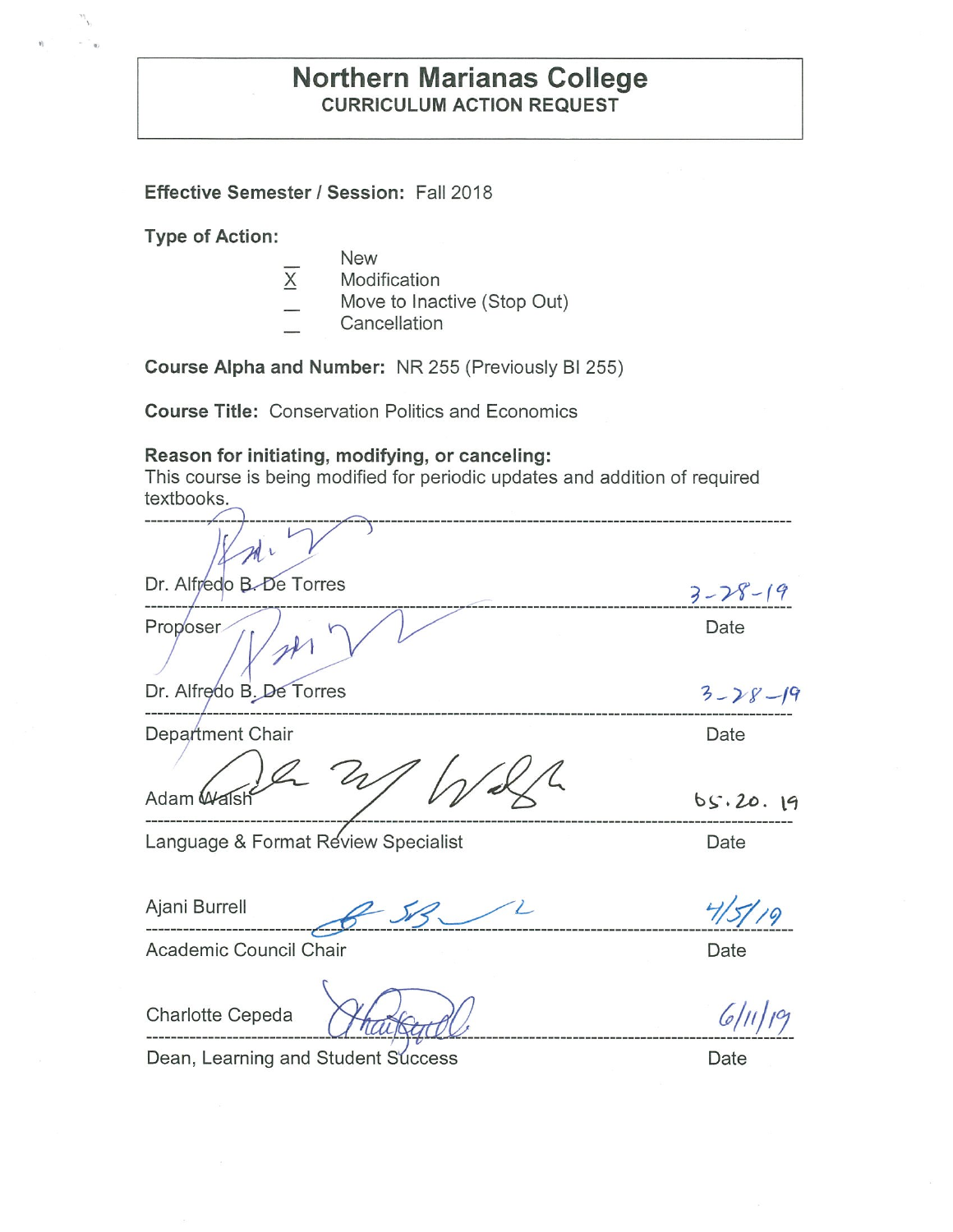Page: 2

Course: NR255

### **1. Department**

Natural Resource Management

### **2. Purpose**

NR 255 is the fourth core course in the Natural Resource Management, Associate in Science degree. Natural Resource Management is an inter-disciplinary program that emphasizes a theoretical and applied approach to agricultural, environmental, and natural resource production, assessment, classification, problem or phenomena mitigation, policy, and related conservation issues. This course provides academic training and on-the-job experience with a student focus on utilization, conservation, and protection of our land, sea, water, and air.

## **3. Description**

### **A. Required/Recommended Textbook(s) and Related Materials**  Required:

Holechek, J. L., et. al. Natural Resources: Ecology, Economics, & Policy. New Jersey. Prentice Hall, 2003.

Readability level: Grade 10

Recommended:

Ferry, Steven. Environmental Law: Examples & Explanations. New York. Aspen Publishers, 2010.

Readability level: Grade 12

Furey, John, et. al. Island Ecology & Resource Management. Saipan, MP: Northern Marianas College Press, 2006.

Readability level: Grade 10

## **B. Contact Hours**

- **1. Lecture:** 3 per week / 45 per semester
- **2. Lab:** 3 per week/ 45 per semester
- **3. Other:** N/A

## **C. Credits**

- **1. Number:** 4
- **2. Type:** Regular degree credits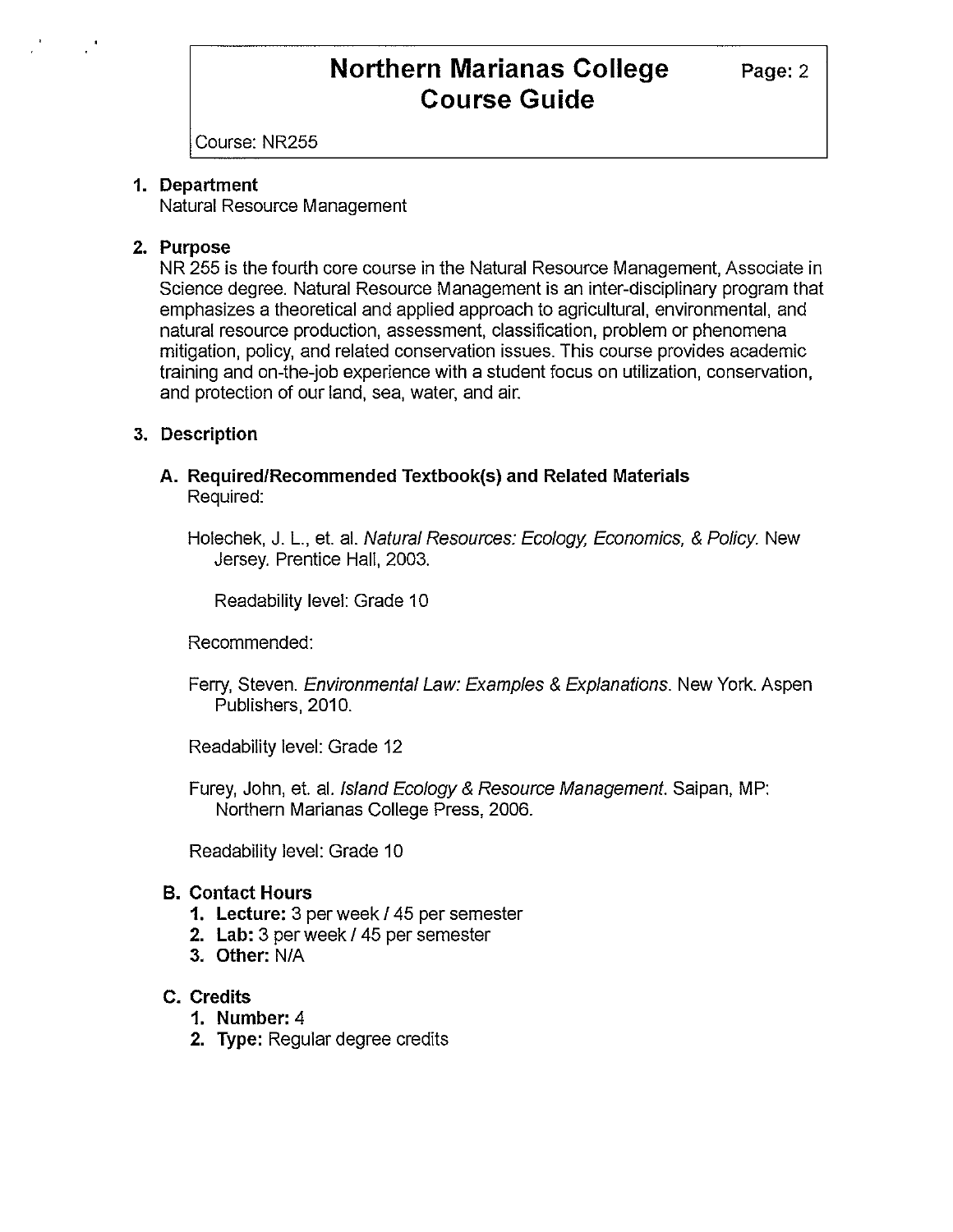**Page:3** 

Course: NR255

#### **D. Catalogue Course Description**

NR 255 examines the role of government in resource management, valuing in the absence of prices and economic externalities. Topics include politics and economic development, cost/benefit analysis, public goods and externalities, land use planning and zoning, federal and international environmental laws; three hours of lecture with laboratory/field trips required. Prerequisite: NR253. English Placement Level: EN101. Math Placement Level: MA132

#### **E. Degree or Certificate Requirements Met by Course**

This course fulfills the core/program requirement in the A.S. degree program of Natural Resource Management. This course also serves as a science elective for non-majors in NRM and other related degree programs.

#### **F. Course Activities and Design**

This course incorporates lectures, guest speakers, audiovisual presentations, student oral presentations, take-home and web-based assignments, laboratory exercises, field trips, periodic quizzes, tests, a class project, and comprehensive final exam.

#### **4. Course Prerequisite(s); Concurrent Course Enrollment**

Prerequisites: NR253 with a grade of C or better Concurrent Course Enrollment: N/A

## **Required English/Mathematics Proficiency Level(s)**

English Placement Level: EN101 Mathematics Placement Level: MA132

#### **5. Estimated Cost of Course; Instructional Resources Needed**

Cost to the Student: Tuition for a 4-credit course, cost of textbook, and instructional materials fee.

Cost to the College: Instructor's salary.

Instructional resources needed for this course include classroom and laboratory space, chalkboard/white board and supplies, TVNCR, videotaped programs, digital camera, video flex camera attachment for microscopes, stereo and compound microscopes, microscope slides and cover slips, multimedia projector, basic laboratory and field supplies.

## **6. Method of Evaluation**

Student progress will be evaluated on the basis of class participation, oral presentations, assignments, laboratory/field trip reports, quizzes, tests, a class project, and comprehensive final exam. NMC's grading and attendance policies will be followed.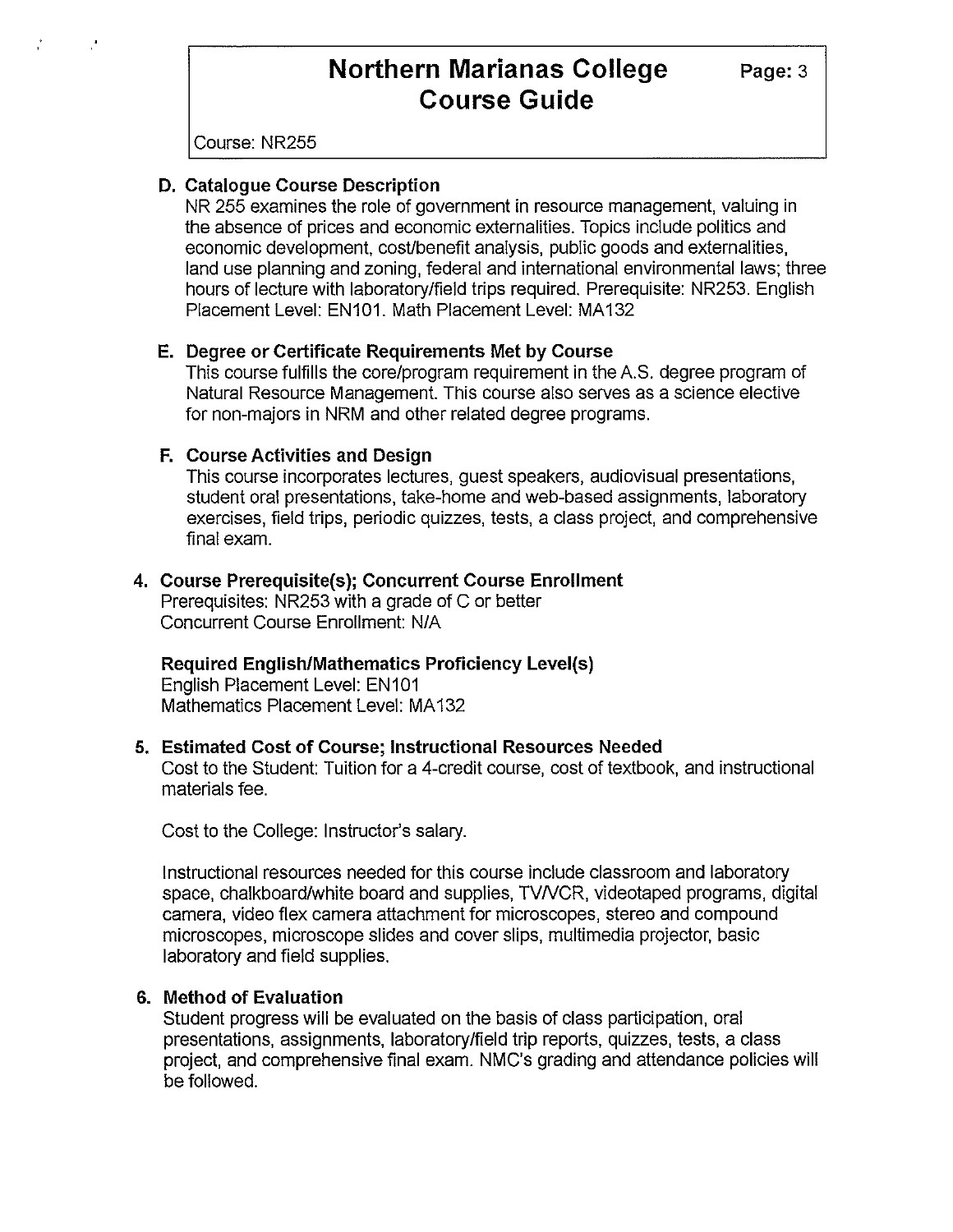Course: NR255

# **7. Course Outline**

This is a topical outline and does not necessarily indicate the sequence in which the material **will** be presented.

- 1.0 Politics and Economic Development
	- 1.1 Money and markets
	- 1.2 Supply/Demand and prices
	- 1.3 Valuing in the absence of prices
- 2.0 Cost/Benefit Analysis
	- 2.1 Public goods and externalities
	- 2.2 Market sectors
	- 2.3 Growth and values of economic sectors
	- 2.4 Factors for success and future projections
- 3.0 Land Use Planning and Zoning
	- 3.1 Master plans
	- 3.2 Zoning
	- 3.3 Development permits
	- 3.4 Applying performance standards
	- 3.5 Enforcement

## 4.0 Federal/International Environmental Laws

- 4.1 Governments role in resource management
- 4.2 Compliance with international and federal laws
- 4.3 Commonwealth of the Northern Mariana Islands (CNMI) laws and regulatory enforcement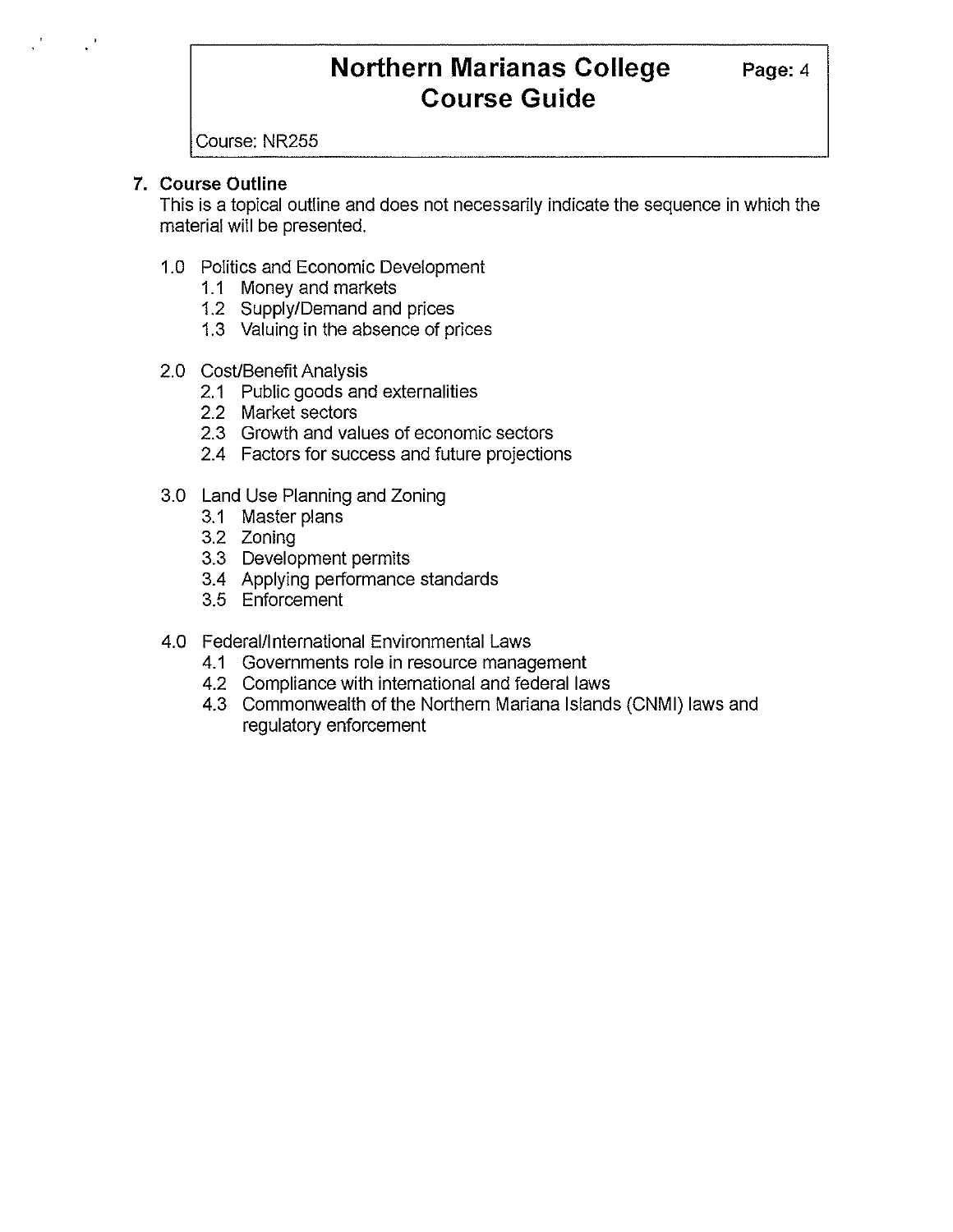Course: NR255

### **8. Instructional Goals**

The course will introduce students to:

- 1.0 The role of politics and economic development in resource management;
- 2.0 The concepts of cost/benefit analysis as applied to natural resources;
- 3.0 Land use planning and zoning; and
- 4.0 Federal/lnternational/CNMI environmental laws and regulatory enforcement.